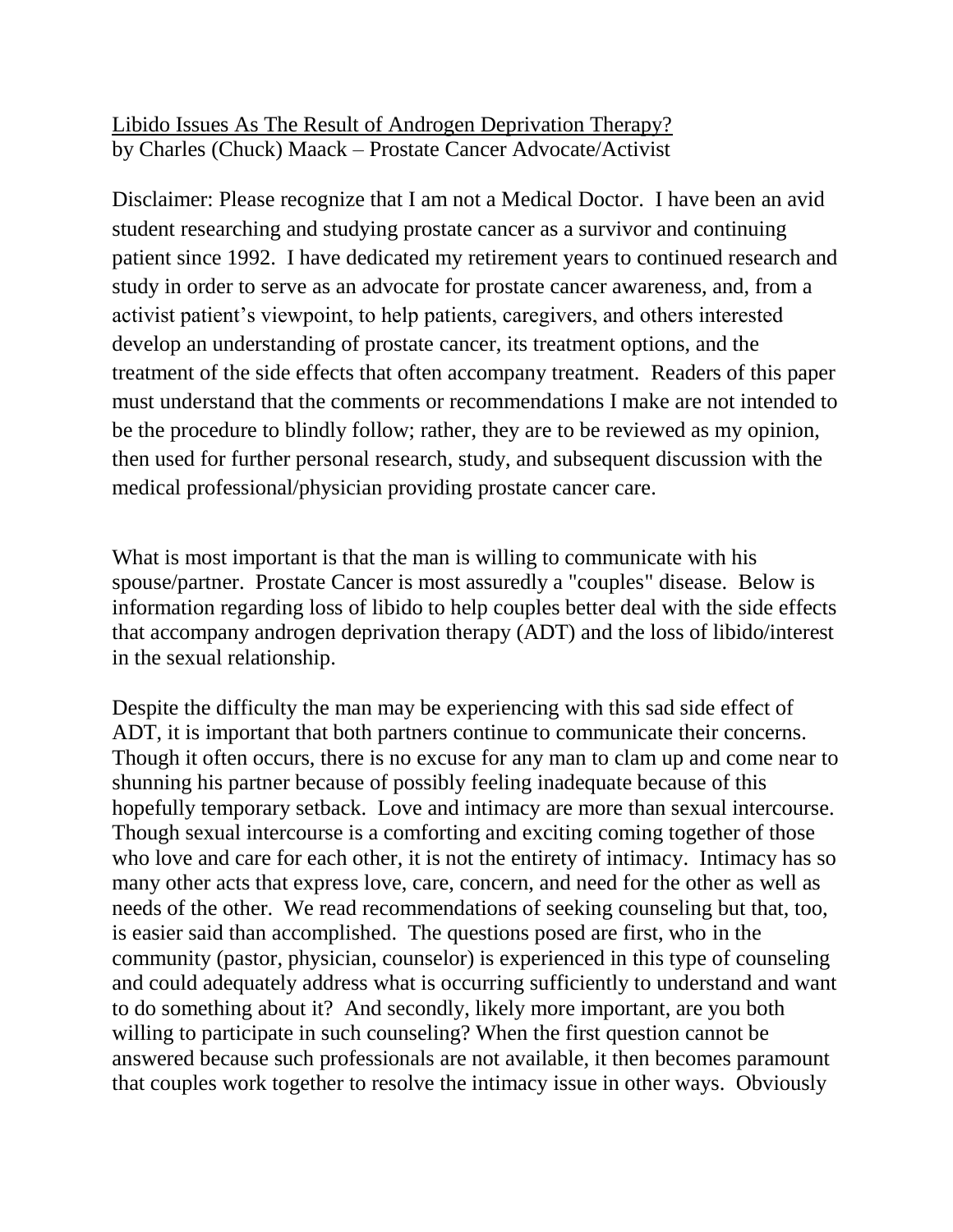those of you caught up in this uncomfortable, and for many almost unbearable situation, are dealing with much frustration. I wish I had the answer, but I'm only a seventeen year survivor and thirteen year androgen deprivation continuing patient myself probably as inadequately addressing this situation as well as I should in my own wonderful marriage continuing since 1954. Here is something that was brought to my attention and is so important and will most certainly help any couple:

In an email, I had remarked "From past experience in reading many such issues between couples, this is a subject that has so many variables that it is difficult to come up with a simple conclusive recommendation. The key word is "communication." With communication and regular discourse between couples, the effects of androgen deprivation therapy are much more easily resolved."

And in regards to that remark, a woman provided likely the best perspective of what the partner/caregiver is experiencing emotionally while trying to comfort and show understanding:

"Sometimes I think that talking is the most evil form of communication there is. We take such comfort in it, yet we can undo everything we've said in one gesture or in one look, or even in one misinterpretation. Show me. Take me outside and let's watch the sunset together. Put your arm around me and pull me to your side for a long hug that tells me I'm treasured. When you wake up in the morning and meet my eyes, smile when you see me there. Surprise me with a picnic you've made for two, or arrange dinner for four with my friends at a cheerful place that won't mind if we linger until closing time. Send me happy-to-be-with-you messages. Join me in the shower and let me wash your back after you've washed mine. Touch me, even if it's just a gentle hand on my shoulder, or on my leg beneath the table. Work your way to "bolder" but ease off at the first sign of resistance. I will do the same, always respecting the signals you give, whether you utter them or not. Show me. Discover me. Rediscover us. Show me what you are saying is true. Then I'll listen to what you need to say."

What a powerful rendering regarding what many (most?) of we men fail to recognize; fail to act on! I was so impressed and told her so as did several others. In my reply I added "I still believe communication is vital, but you alluded well that words used in communication and gestures that accompany those words must be considered carefully so that a remark is not perceived as hurtful." I would encourage all men reading this paper to re-read what this woman provided for our recognition; then take that advice and act on it.